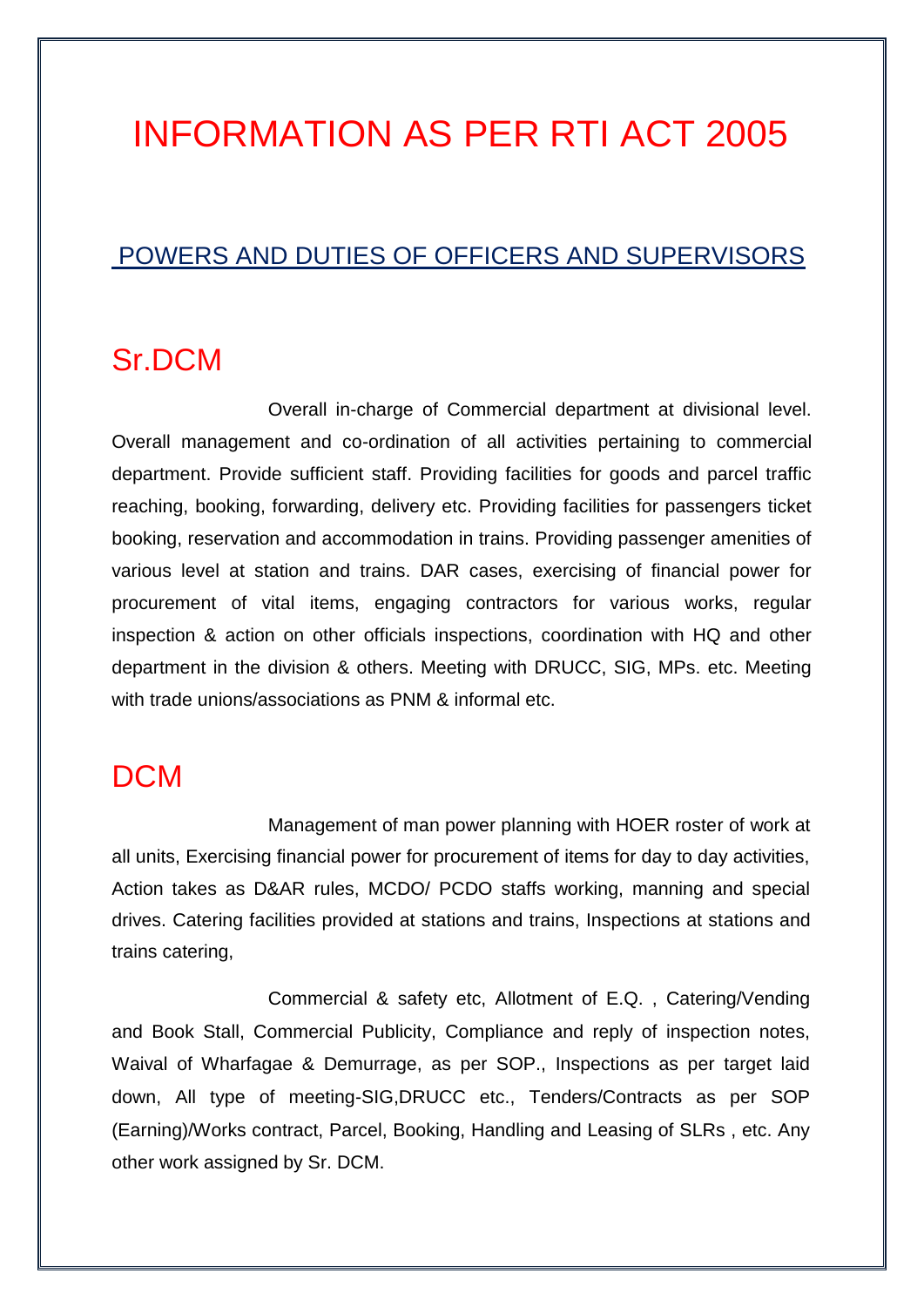### ACM-I

Matter related to Cleanliness at stations, Goods Booking including freight and goods earning management, Weighbridge, Commercial Plots, Siding & Siding Agreement, Waival of Wharfage & Demurrage, as per SOP, Reply to parliamentary question, Training of staff, Manuals, Rule Books and Circulars of Commercial Department , Refund, Claims and Guarantee Bonds, Establishment of Gr.'D' Commercial Staff, MP/ MLAs reference and reply, RTI reply, Inspection as per targets laid down, All types of meetings, Any other work assigned by Sr. DCM and DCM, etc.

## ACM-II

Matter related with Ticket Checking , Passenger Booking and Reservation Including fare., Passenger Amenities, STD PCO, ATMs, Tenders/Contracts as per SOP (Earning/Works contracts),Washing contracts, Audit objections/ Accounts inspection including TIA reports., Retiring Room/Rest House etc., Licence Porters, City Booking Agency, RTSAs, JTBS, Public complaints, Consumer Forum Court cases.,Traffic Work shop., Concessions, Coupons and Cash imprest of stations, Mela duties, as assigned, Inspections, as per targets laid down, Installation of UTS/PRS/TMS/PMS/FOIS etc.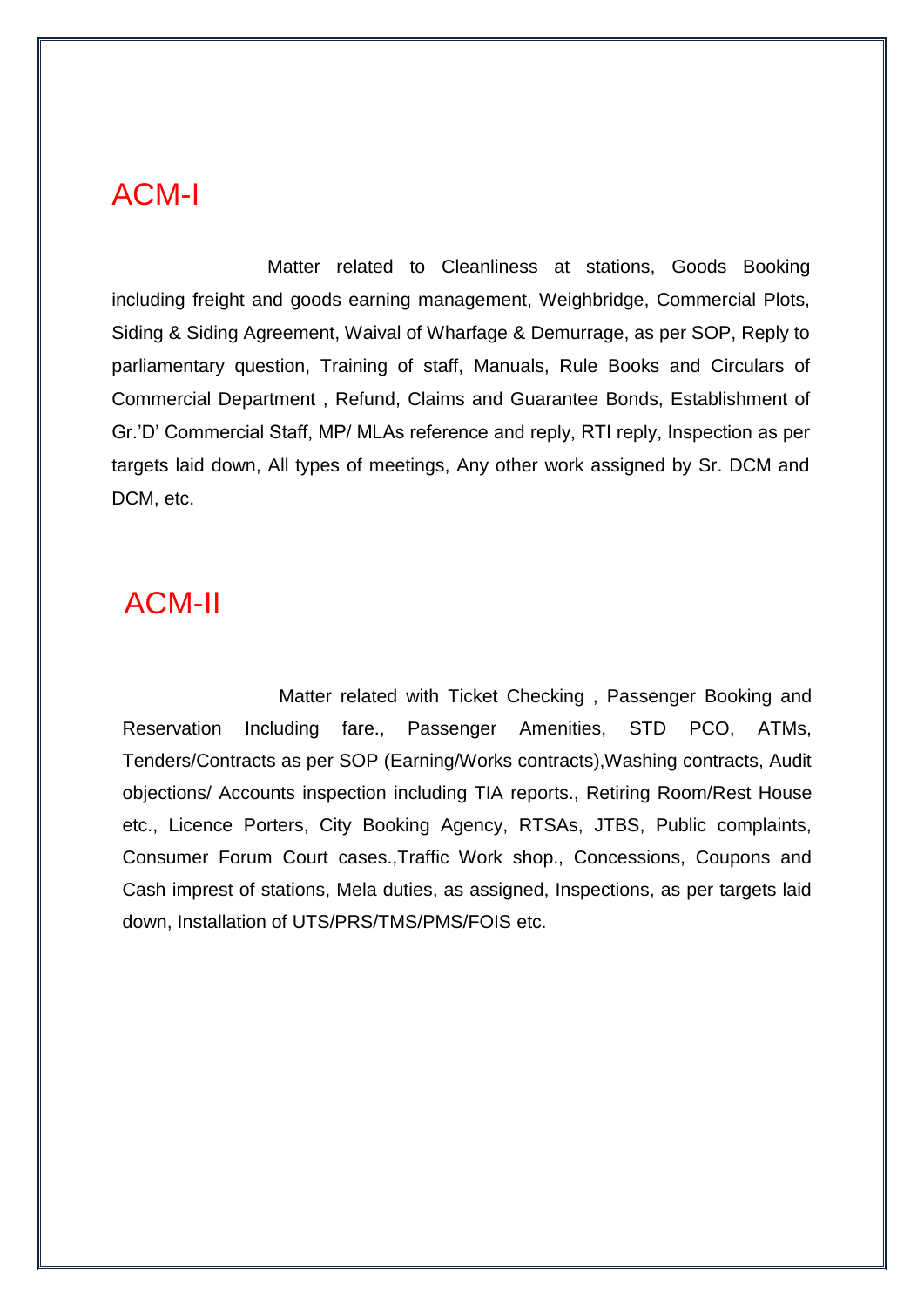## Procedure followed in decision making process including channel of supervision

The activities at the field unit level are supervised by the respective supervisors of front line offices. DCTI is overall in-charge of ticket checking activities. CRS is responsible for PRS locations. CBS is responsible for booking offices. CPS & CGS are monitoring parcel & goods traffic activities. The extraordinary cases where decisions at these levels are not possible, the issue is referred to the higher authorities i.e. Assistant Commercial Manager.

Major decisions like policy decisions, staff welfare, creation of posts, additional assets, creation of facilities etc. are taken by the branch officer i.e. Sr. Divl. Commercial Manager, Ajmer The decision which are beyond the competency of the Sr. Divl. Commercial Manager is referred to Addl. Divl. Railway Manager or Divl. Railway Manager or the case is sent to zonal HQ for further disposal at higher level.

## Targets and functions:

Targets for various segments are being set by the zonal office for each division to follow during a particular financial year. The divisional unit and the field units are acting as per the target set by the zonal HQ. at Rly. Board level, certain parameters are set which are being followed by the different divisional unit and field units under the supervision and guidance of zonal HQ.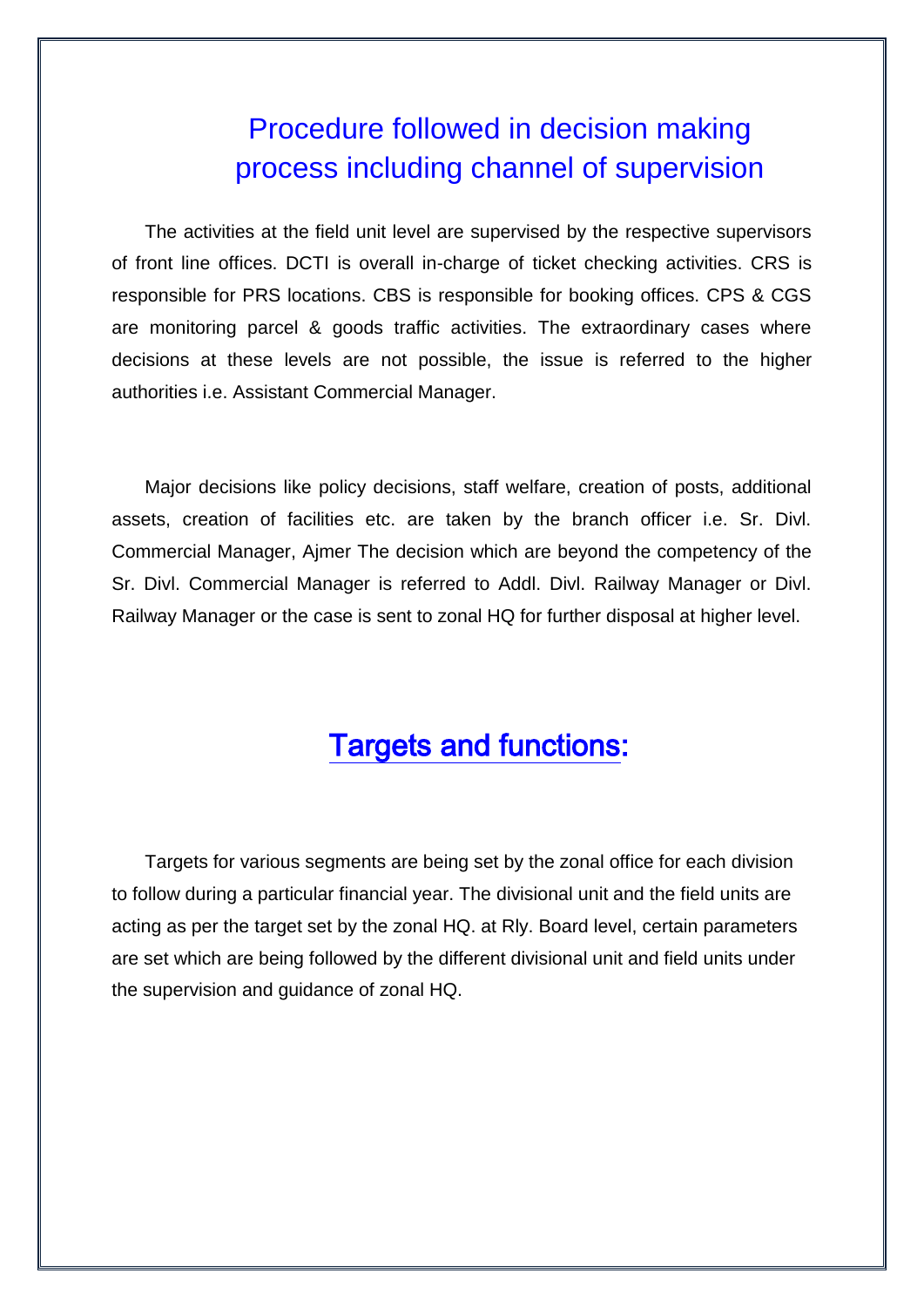Rules, Regulations, instructions, manuals and records held by it or under its control or used by its employees for discharging its function.

#### Rules and Regulations:

- i) Railway Service Conduct Rule.
- ii) Disciplinary and Appeal Rule.
- iii) Hours of Employment Regulation.
- iv) Pass Rule.
- v) Leave Rule.
- vi) Pension Rule.

#### InstructIons and Manuals:

- i) Indian Railway Establishment manual.
- ii) Indian Railway Financial manual.
- iii) General Conditions of Contract and standard specification.
- iv) Commercial manual
- v) General and subsidiary rule
- vi) Accident Manual.
- vii) Indian Railway Store code.
- viii) Operating manual.
- ix) Various instructions issued by Railway Board & HQ from time to time.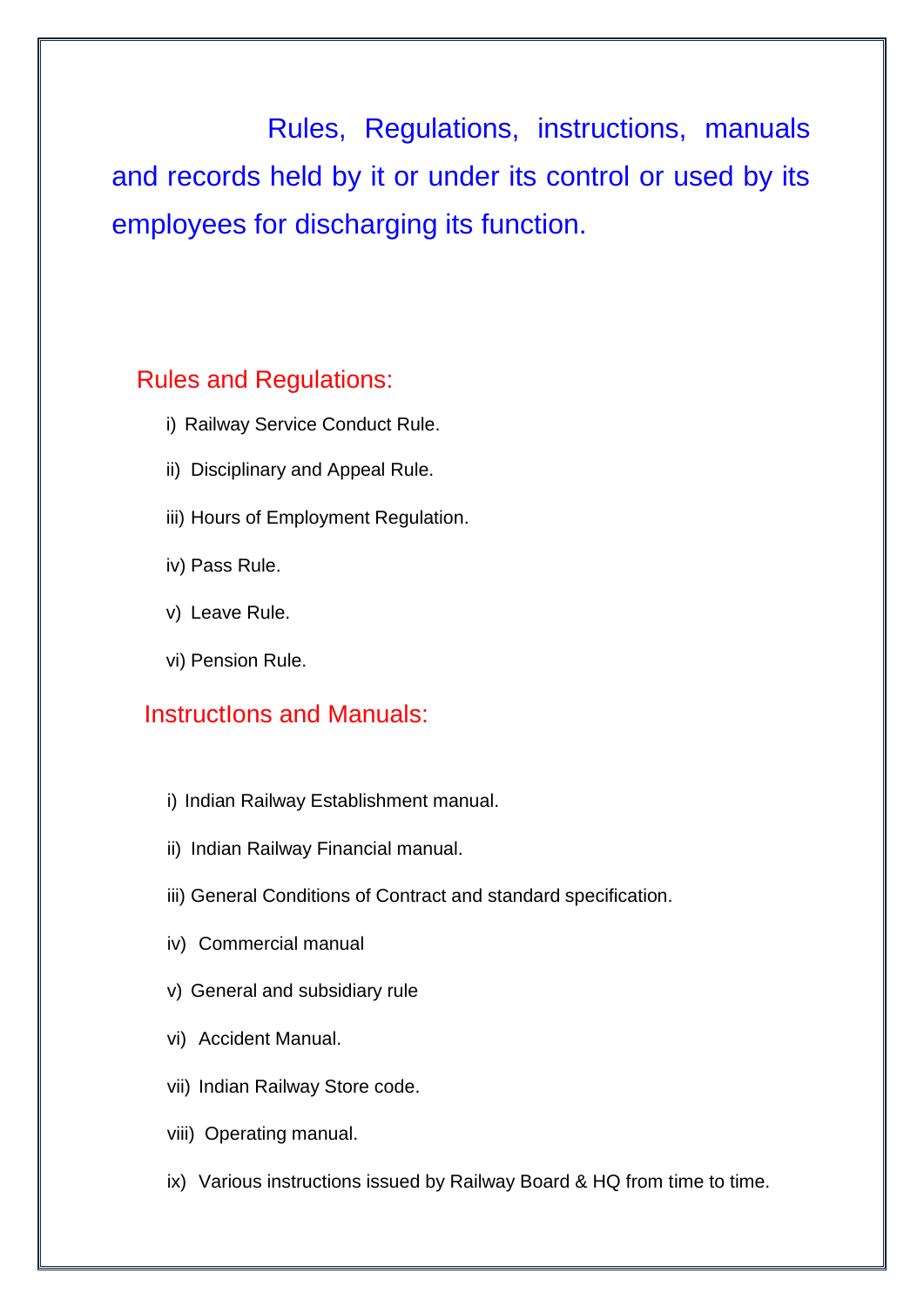- x) General Rule and Service Rules.
- xi) All circulars and instructions issued by Railway Board and Zonal Hqr.

#### Statement of the categories of documents that are held by it or under its control:

Codes, Manuals, Specification, site plans, court cases, public complaints, improvement of traffic, recovery of license fees, maintenance related documents, records, files pertaining to inspections at various levels and remedial action. The policy guidelines and instructions from board, corrections slips to various Codes & manuals. Internal correspondence to carry out official jobs, which are not relevant to public at large..

Particulars of any arrangement that exist for consultation with or representative by the members of the public in relation to the formulation of its policy or implementation thereof:

For internal matters, there are arrangements for holding informal meetings, PNM etc. with the recognized trade unions at suitable intervals in which the various issues regarding establishment, operational aspects, staff welfares etc. are discussed and resolved accordingly. For public related matters, the branch officer of the division are holding meeting with the DRUCC, business, social, technical and educational institutions, state government officials, industrialist, recruitment authorities, daily passenger associations members and others public representatives.Divisional Railway Manager periodically holds meeting with the Divisional Railway Users Consultative Committee (DRUCC) and may hold press conference for dealing public issues. Besides, there is public relation organization in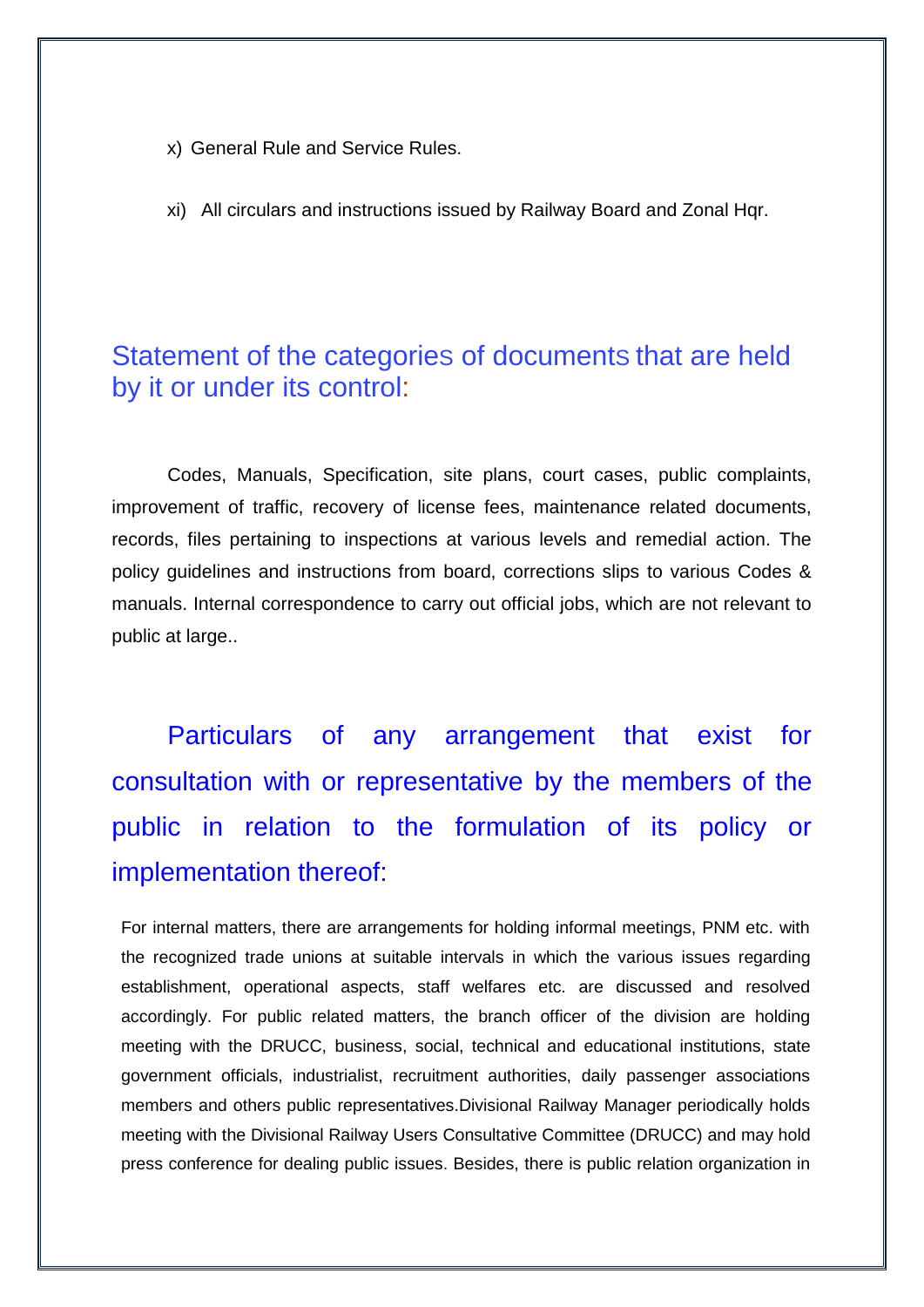every divisional office through which representation is being accepted. For improvement of service and passenger amenities in passenger trains & stations, Railway administration accepts the various complaints and suggestions from the bonafied railway passengers and act accordingly for disposal thereof.

Statement of the board, council, committeeS and other bodies consisting of two or more persons constituted as its part or for the purpose of its advice, and as to whether meetings of those boards, committees and other bodies are open to the public, or the minutes of such meeting are accessible to public:

In Commercial department there is no such board, council, committee or other body exists.

The monthly remuneration received by each of its officers and Employees, including the system of compensation as provided.

## A- OFFICERS

| <b>SNO</b>     | <b>NAME</b>               | DESG.         | <b>LEVEL</b> |
|----------------|---------------------------|---------------|--------------|
|                | <b>SHRI VIVEK RAWAT</b>   | SR.DCM        |              |
| $\overline{2}$ | SHRIJAY PRAKASH           | <b>DCM</b>    |              |
| $\overline{3}$ | <b>SHRI SUKHA RAM</b>     | <b>ACM-I</b>  |              |
|                | <b>SHRI BHUPESH YADAV</b> | <b>ACM-II</b> |              |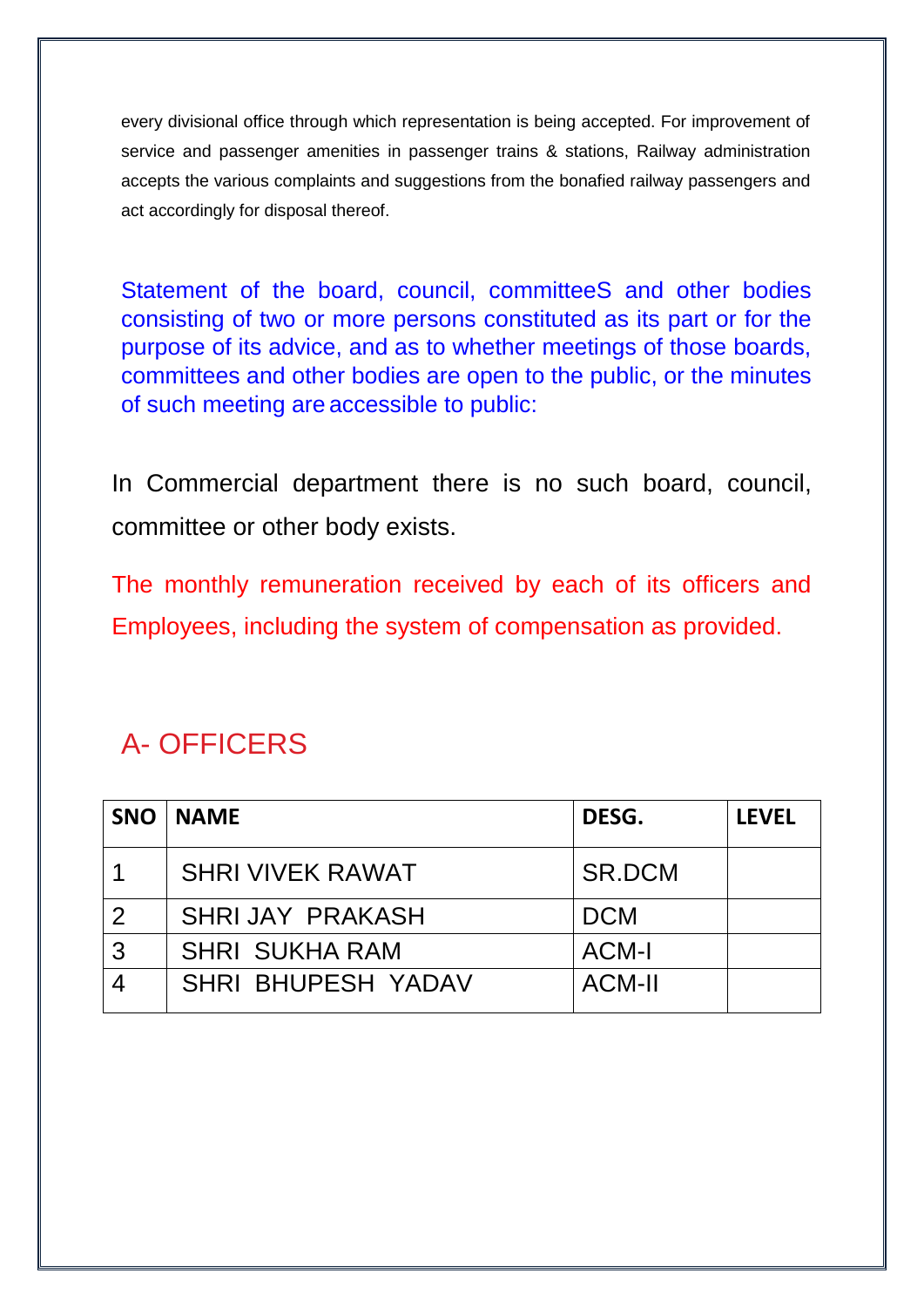## B- Commercial inspectors.

| S.N             | <b>NAME</b>              | DESGN.                | G.PAY   |
|-----------------|--------------------------|-----------------------|---------|
| $\overline{1}$  | <b>SH. SANJAY KAKARA</b> | <b>DCMI-INCHARGE</b>  | $L-7$   |
| $\overline{2}$  | <b>SH. AKHIL TANEJA</b>  | <b>CCI-D</b>          | $L-7$   |
| 3               | <b>SH. DEEPAK SHARMA</b> | <b>CCI-COURT</b>      | $L-7$   |
| $\overline{4}$  | SH. R.S.SONI             | <b>CCI-AII STN</b>    | $L-7$   |
| 5               | <b>SH. ASHOK SHARMA</b>  | <b>CCI-MJ</b>         | $L-7$   |
| 6               | <b>SH. VIKAS MEENA</b>   | <b>CCI-UDZ</b>        | $L-7$   |
| $\overline{7}$  | <b>KISHAN LAL BUNKAR</b> | <b>CCI-MVJ</b>        | $L-7$   |
| 8               | <b>SH GOVERDHAN RAM</b>  | <b>CCI-BHL</b>        | $L-7$   |
| 9               | <b>TARA CHAND</b>        | <b>CCI-AII (COMP)</b> | $L-7$   |
| 10              | <b>SAROJ KUMAR</b>       | <b>CMI-CT</b>         | $L - 7$ |
| 11              | R.S.KHATANA              | <b>CCI-ABR</b>        | $L-7$   |
| 12 <sup>2</sup> | <b>KANWAR SINGH</b>      | <b>CMI-FA</b>         | $L-6$   |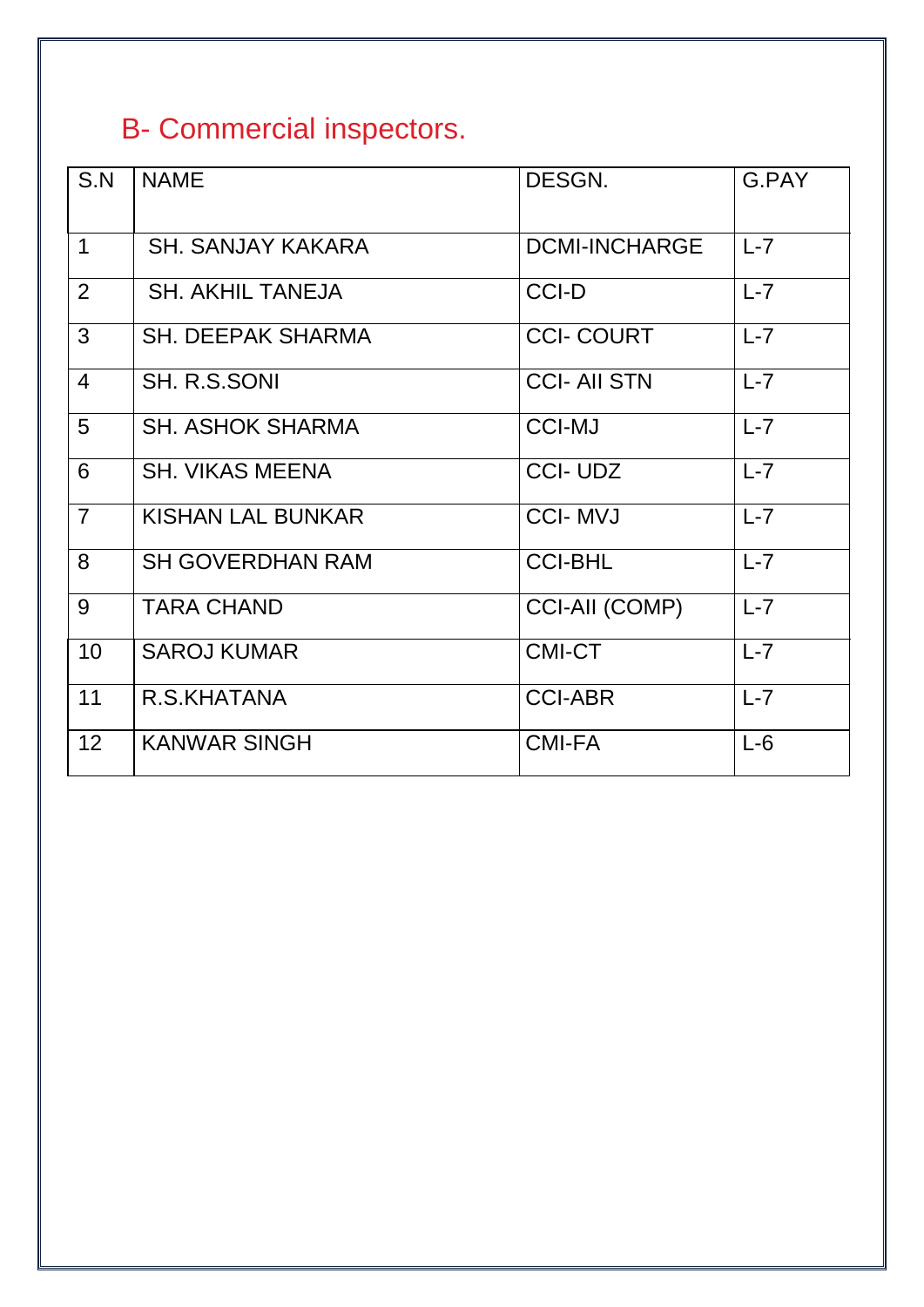## DIRECTORY OF OFFICERS AND EMPLOYEES:

## A: OFFICERS

| S<br><b>NO</b> | <b>NAME</b>             | <b>DESG</b>   | <b>MOBILE</b> | <b>RLY</b> | <b>BSNL</b>      | <b>FAX</b>          |
|----------------|-------------------------|---------------|---------------|------------|------------------|---------------------|
|                | <b>SH VIVEK RAWAT</b>   | <b>SR DCM</b> | 9001196950    | 44200      | 0145-<br>2420508 | $0145 -$<br>2420508 |
|                | <b>SH JAY PRAKASH</b>   | <b>DCM</b>    | 9001196951    | 44202      |                  |                     |
|                | <b>SH SUKHA RAM</b>     | <b>ACM-I</b>  | 9001196952    | 44204      |                  |                     |
| 4              | <b>SH BHUPESH YADAV</b> | <b>ACM-II</b> | 9001196953    | 44206      |                  |                     |

#### B: COMMERCIAL INSPECTORS

| <b>COMMERCIAL INSPECTORS</b> |                              |                      | <b>MOBILE NO</b> | <b>RLY</b> |
|------------------------------|------------------------------|----------------------|------------------|------------|
| 1.                           | Sh. Sanjay Kakara            | <b>DCMI-INCHARGE</b> | 9001196964       | 44210      |
| 2.                           | Sh. Akhil Taneja             | <b>CCI-D</b>         | 9001196962       | 44250      |
| 3.                           | Sh. Deepak Sharma            | <b>CCI-COURT</b>     | 9001196986       | 44210      |
| 4.                           | Sh. R.S.Soni                 | <b>CCI-AII</b>       | 9001196987       | 44220      |
| 5.                           | Sh. Ashok Sharma             | <b>CCI-MJ</b>        | 9001196965       | 49412      |
| 6.                           | Sh. Vikas Meena              | <b>CCI-UDZ</b>       | 9001196970       |            |
| 7.                           | Sh. Kishan Lal Bunkar        | CMI-MVJ              | 9001196968       | 43200      |
| 8.                           | Sh Goverdhan Ram             | <b>CCI-BHL</b>       | 9001196969       | 42200      |
| 9.                           | Sh. R.S.Khatana              | <b>CCI-ABR</b>       | 9001196984       | 45200      |
| 10.                          | Sh. Bhai Ashutosh            | CS-IT                | 9001196971       | 44250      |
| 11.                          | Sh. Suresh Kapoor            | CCRS/GOODS-IT        | 9001196960       | 44250      |
| 12.                          | Sh. Ashok Chouhan            | PRI                  | 9001196972       |            |
| 13                           | Sh. Manoj Mandal             | CS/GOODS/UNCK        | 9001196983       |            |
| 14.                          | Sh. N.C.Agarwal              | CS/GOODS-BNGS        | 9001196981       |            |
| 15.                          | Sh. Ashok Rajoria            | CS/DEBIT CELL        | 9414227539       | 43664      |
| 16.                          | Sh. Alok Sexsena             | OS/COMM.             | 9001196974       | 44208      |
| 17.                          | Sh. K K Shakarwal            | COS/COMM.            | 9001196973       |            |
| 18.                          | Sh. S k chaudhary            | CTI/MJ               | 9001196991       | 49464      |
| 19.                          | Sh. Nand Ram                 | <b>DCTI</b>          | 9001196989       | 44222      |
| 20.                          | Sh. Vinod Jyotiana           | <b>CTI-AMENITIES</b> | 9001196990       | 44224      |
| 21.                          | Sh. Rajesh Parihar           | CTI / ABR            | 9001196989       | 45202      |
| 22.                          | Sh. Mahendra Singh Shekhawat | CTI/UDZ              | 9001196993       | 43662      |
| 23                           | <b>SH Dilip Singh</b>        | CS/GOODS-SMPB        | 7727002395       |            |
| 24                           | Kanwar Singh                 | CMI/FA               | 9001196985       |            |